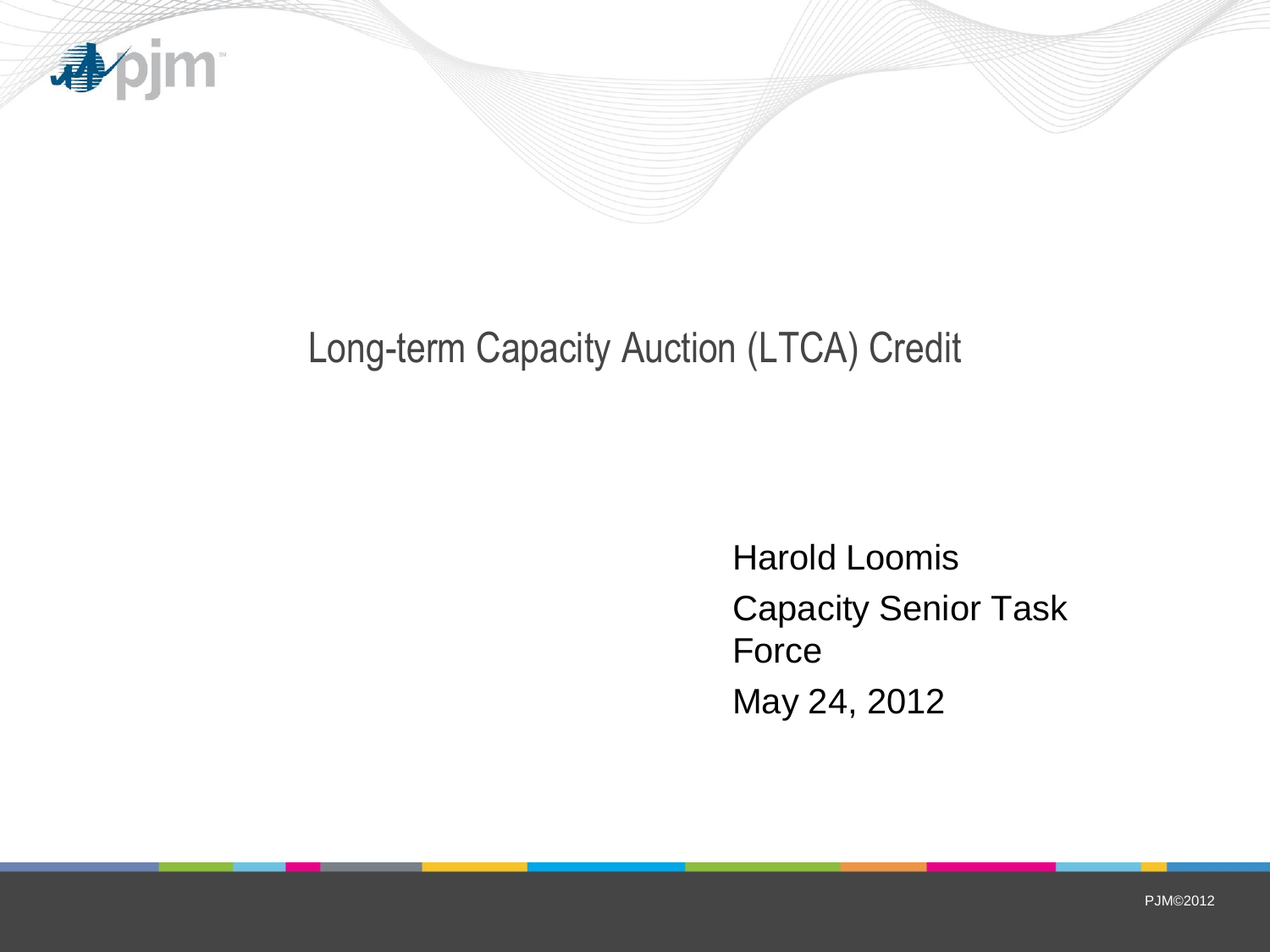

Long-term Capacity Auction Credit Key Features

- Different proposals include voluntary and/or mandatory requirements for participation
- Different proposals include possibility of physical and/or financial participants
- May include locational products (different prices/volatility for each product)
	- RTO-wide, MAAC, EMAAC, SWMAAC
- LTCA results are financially binding
- Charges and credits settled during each delivery year
- Multi-year time commitment creates multi-year exposure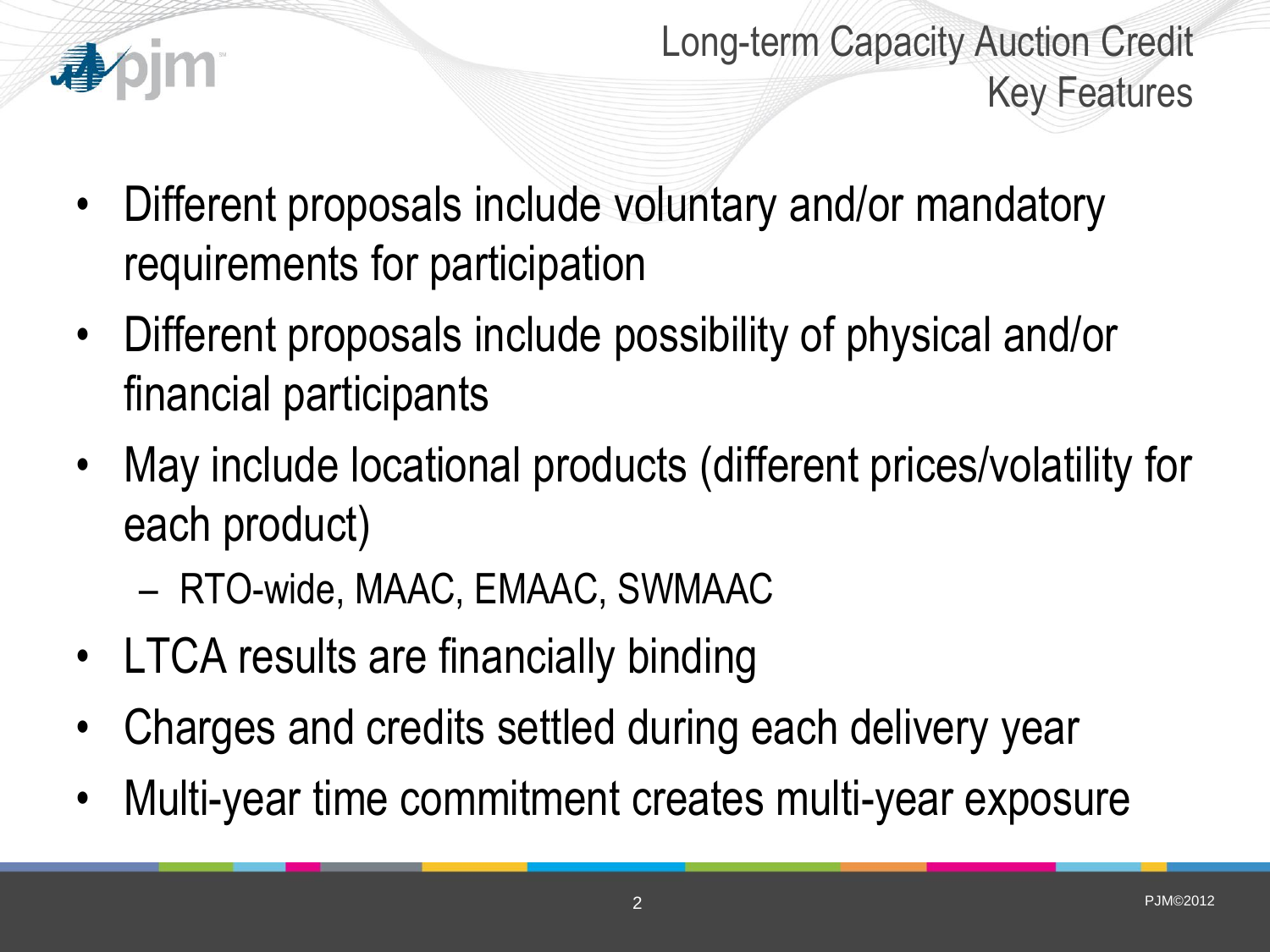

Long-term Capacity Auction Credit Interaction with BRA

- All cleared LTCA positions automatically included in each applicable BRA
	- Cleared LTCA Buy Bids are represented in each applicable BRA as price-taker sell offers at cleared LTCA UCAP quantity
	- Cleared LTCA Sell Offers are represented in each applicable BRA as price-taker buy bids at cleared LTCA UCAP quantity
- Existence of LTCA does not change results for BRA
	- But for LTCA participants will have net commitments aggregated from both auctions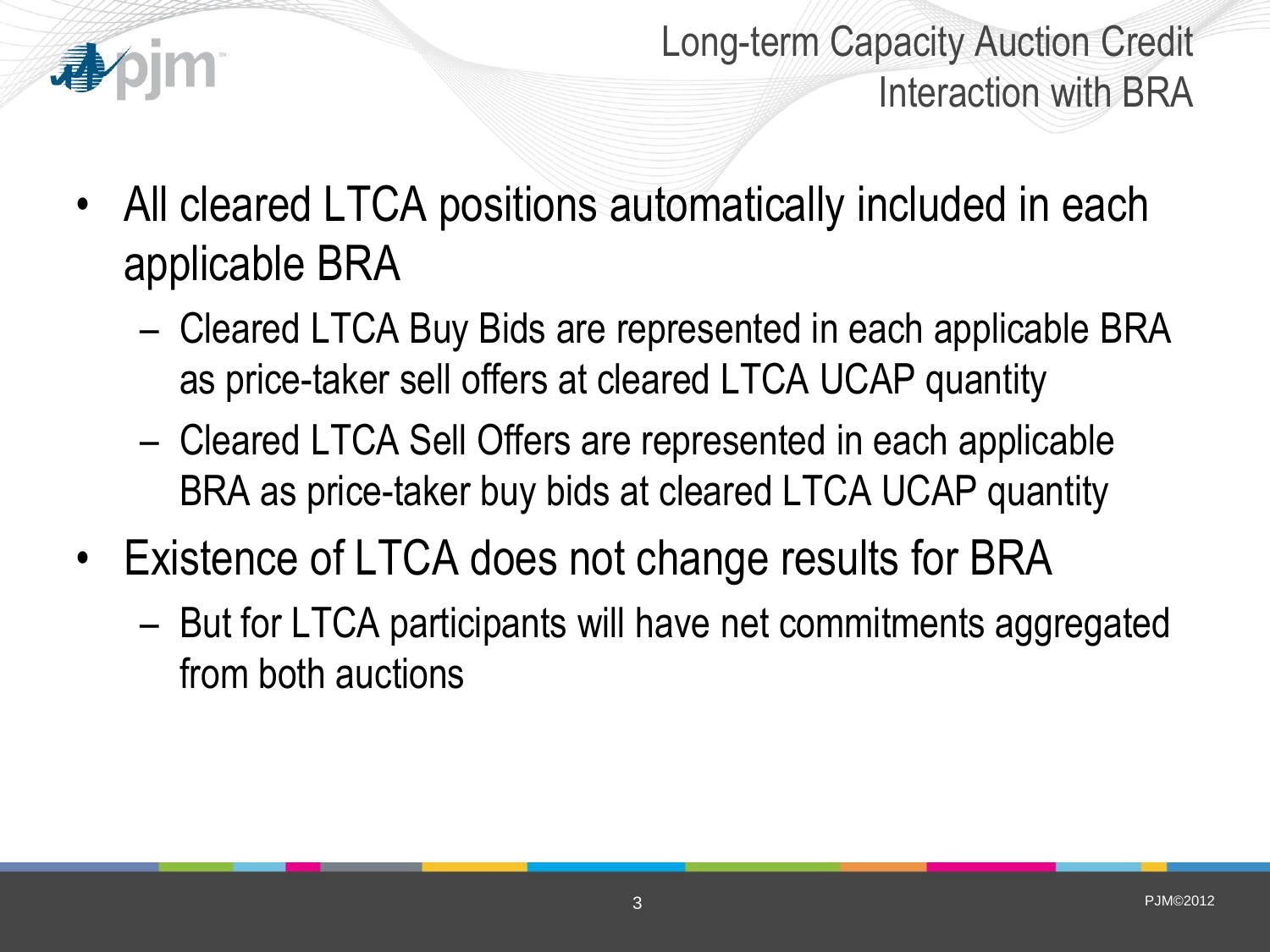

Long-term Capacity Auction Credit Settlement of Buy Bid

- When the LTCA is separate from the BRA:
	- Cleared LTCA Buy Bids are injected into the BRA and:
		- Charged for cleared LTCA UCAP quantity at the LTCA clearing price
		- Credited for cleared LTCA UCAP quantity at the BRA clearing price
	- Participant with physical load pays BRA prices for actual UCAP obligation
		- Net result of LTCA and BRA is to lock in LTCA price for that portion of participant's final UCAP obligation covered by the cleared LTCA buy bid quantity
	- Financial participant pays/receives difference between LTCA and BRA prices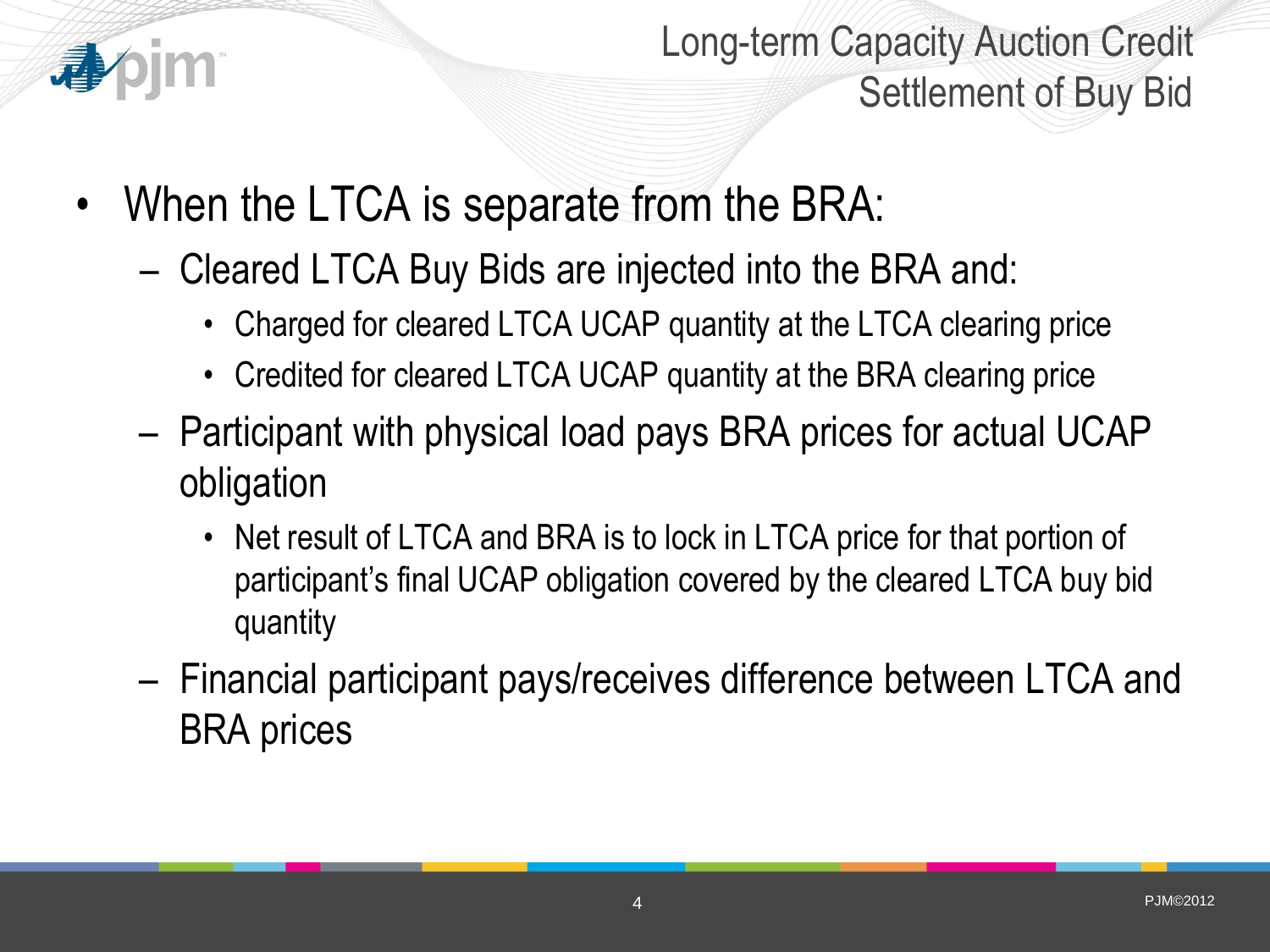

Long-term Capacity Auction Credit Settlement of Sell Offer

- When the LTCA is separate from the BRA:
	- Cleared LTCA Sell Offers are injected into the BRA and:
		- Credited for cleared LTCA UCAP quantity at the LTCA clearing price
		- Charged for cleared LTCA UCAP quantity at the BRA clearing price
	- Participant with physical supply is paid BRA prices for actual commitment
		- Net result of LTCA and BRA is to lock in LTCA price for that portion of participant's final UCAP commitment covered by the cleared LTCA sell offer quantity
	- Financial participant pays/receives difference between LTCA and BRA prices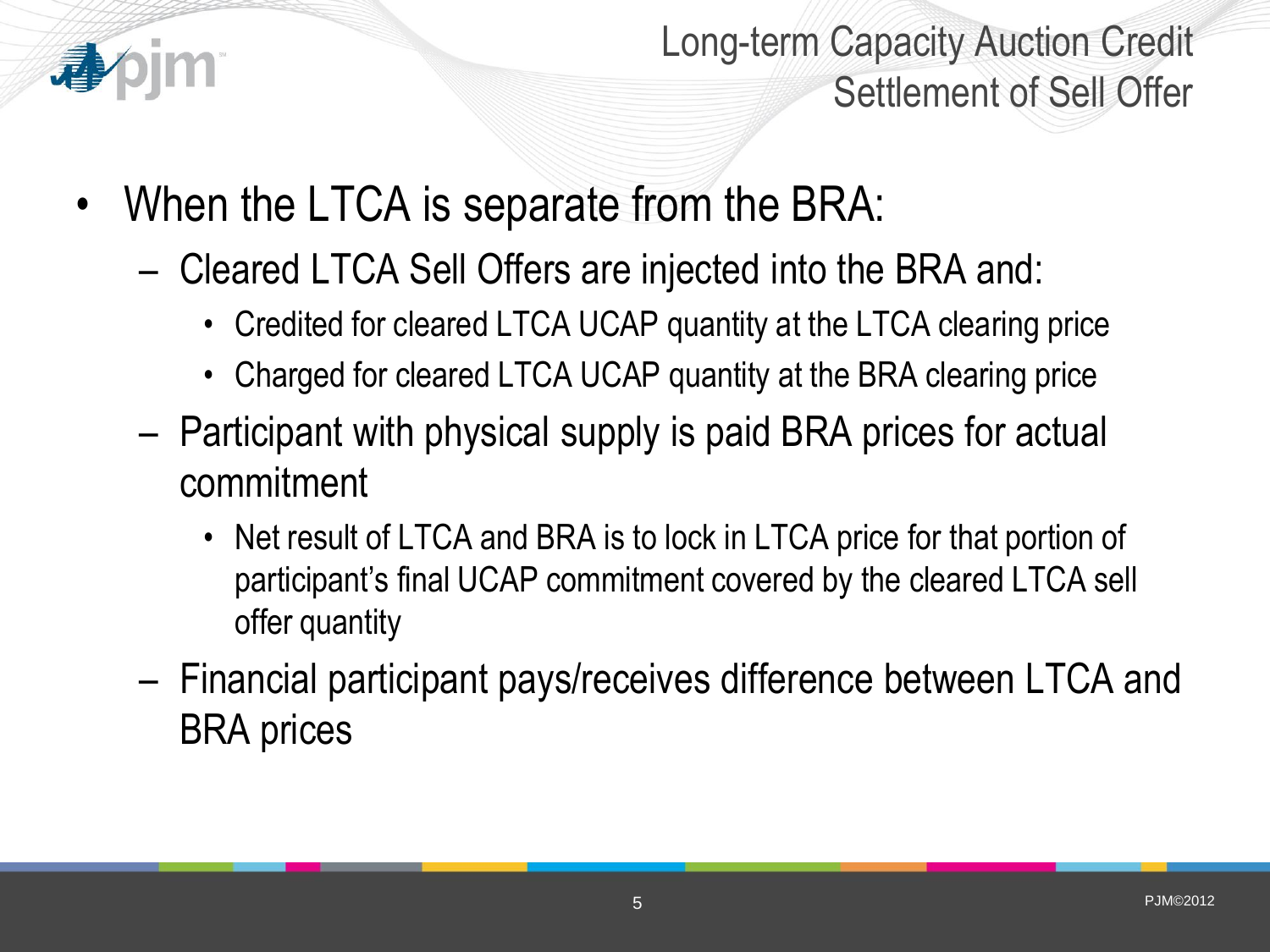

Long-term Capacity Auction Credit Sources of Exposure – Separate LTCA-BRA

- Exposure sources for membership
	- Financial participant
		- Difference between LTCA and BRA prices
	- Physical Load when BRA clears lower than LTCA
		- LSE is committed at higher LTCS price
		- If LSE loses load, difference in prices creates exposure since new load provider will pay only BRA price
	- Physical Supply when BRA clears higher than LTCA
		- Price to Loads includes lower price from LTCA
		- If supplier not available, may have insufficient funds to buy alternate supply
		- May end up with less reliability due to lower supply
- Exposures exist for each year of multi-year LTCA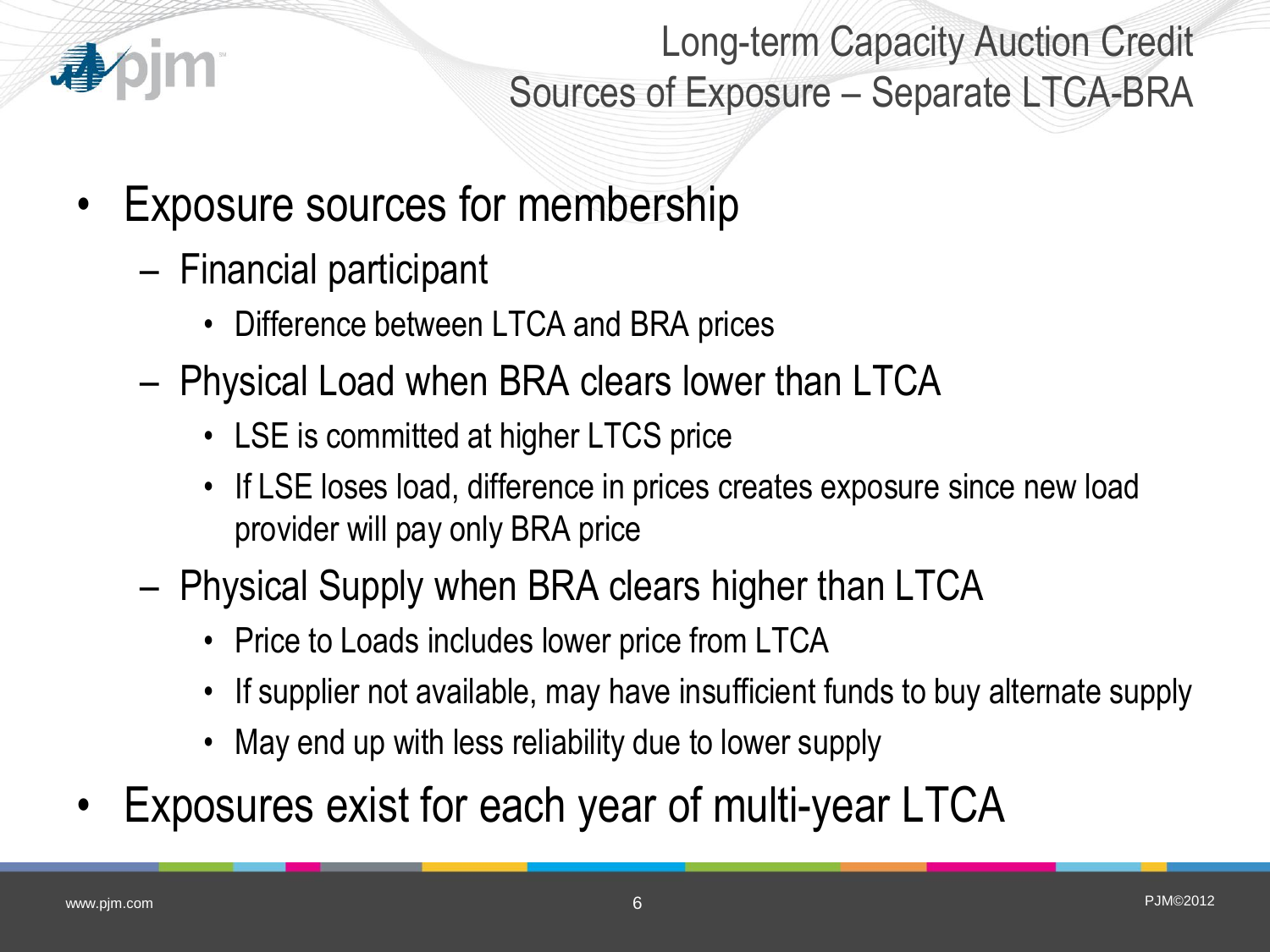

## Long-term Capacity Auction Credit Exposure Examples – Separate LTCA-BRA

|                                |                 |                      | <b>Long-term Capacity Auction</b>        |                                         | <b>BRA Position (Automatic)</b>    |                      |                                   |                                  | <b>Net Exposure</b>             |                                                   |  |
|--------------------------------|-----------------|----------------------|------------------------------------------|-----------------------------------------|------------------------------------|----------------------|-----------------------------------|----------------------------------|---------------------------------|---------------------------------------------------|--|
| Company                        | <b>Buy/Sell</b> | Cleared<br><b>MW</b> | <b>Clearing</b><br>Price<br>$($/MW-day)$ | Charge<br>(Credit)<br>$(\sqrt[6]{day})$ | Price-<br><b>Taker</b><br>Buy/Sell | Cleared<br><b>MW</b> | Clearing<br>Price<br>$($/MW-day)$ | Charge<br>(Credit)<br>$(\$/day)$ | <b>Net Position</b><br>(\$/Day) | <b>Net Position</b><br>$(\$$ /year <sup>*</sup> ) |  |
| IF BRA CLEARS HIGHER THAN LTCA |                 |                      |                                          |                                         |                                    |                      |                                   |                                  |                                 |                                                   |  |
| A                              | Buy             | 1,000                | 100                                      | 100,000                                 | Sell                               | 1,000                | 150                               | (150,000)                        | (50,000)                        | (18, 250, 000)                                    |  |
| B                              | Sell            | 1,000                | 100                                      | (100,000)                               | Buy                                | 1,000                | 150                               | 150,000                          | 50,000                          | 18,250,000                                        |  |
| IF BRA CLEARS LOWER THAN LTCA  |                 |                      |                                          |                                         |                                    |                      |                                   |                                  |                                 |                                                   |  |
| A                              | Buy             | 1,000                | 100                                      | 100,000                                 | Sell                               | 1,000                | 50                                | (50,000)                         | 50,000                          | 18,250,000                                        |  |
| B                              | Sell            | 1,000                | 100                                      | (100,000)                               | Buy                                | 1,000                | 50                                | 50,000                           | (50,000)                        | (18, 250, 000)                                    |  |

| <b>Historical RPM Base Residual Auction Clearing Prices</b> |       |       |                                                        |     |     |     |     |     |     |                  |     |     |                  |
|-------------------------------------------------------------|-------|-------|--------------------------------------------------------|-----|-----|-----|-----|-----|-----|------------------|-----|-----|------------------|
|                                                             | 07/08 | 08/09 | 09/10 10/11 11/12 12/13 13/14 14/15 15/16 Avg High Low |     |     |     |     |     |     |                  |     |     | $\mathbf \sigma$ |
| <b>RTO</b>                                                  | 41    | 112   | 102                                                    | 174 | 110 | 16  | 28  | 126 | 136 | 94               | 174 | 16  | 54               |
| <b>EMAAC</b>                                                | 198   | 149   | 191                                                    | 174 | 110 | 140 | 245 | 137 | 136 | 164 <sub>1</sub> | 245 | 110 | 42               |
| <b>SWMAAC</b>                                               | 189   | 210   | 237                                                    | 174 | 110 | 16  | 28  | 126 | 136 | 136              | 237 | 16  | 76               |
| <b>MAAC</b>                                                 | 41    | 112   | 191                                                    | 174 | 110 | 134 | 226 | 137 | 167 | 144 <sub>1</sub> | 226 | 41  | 54               |

\* Current LCTA proposals include terms between 3 and 10 years